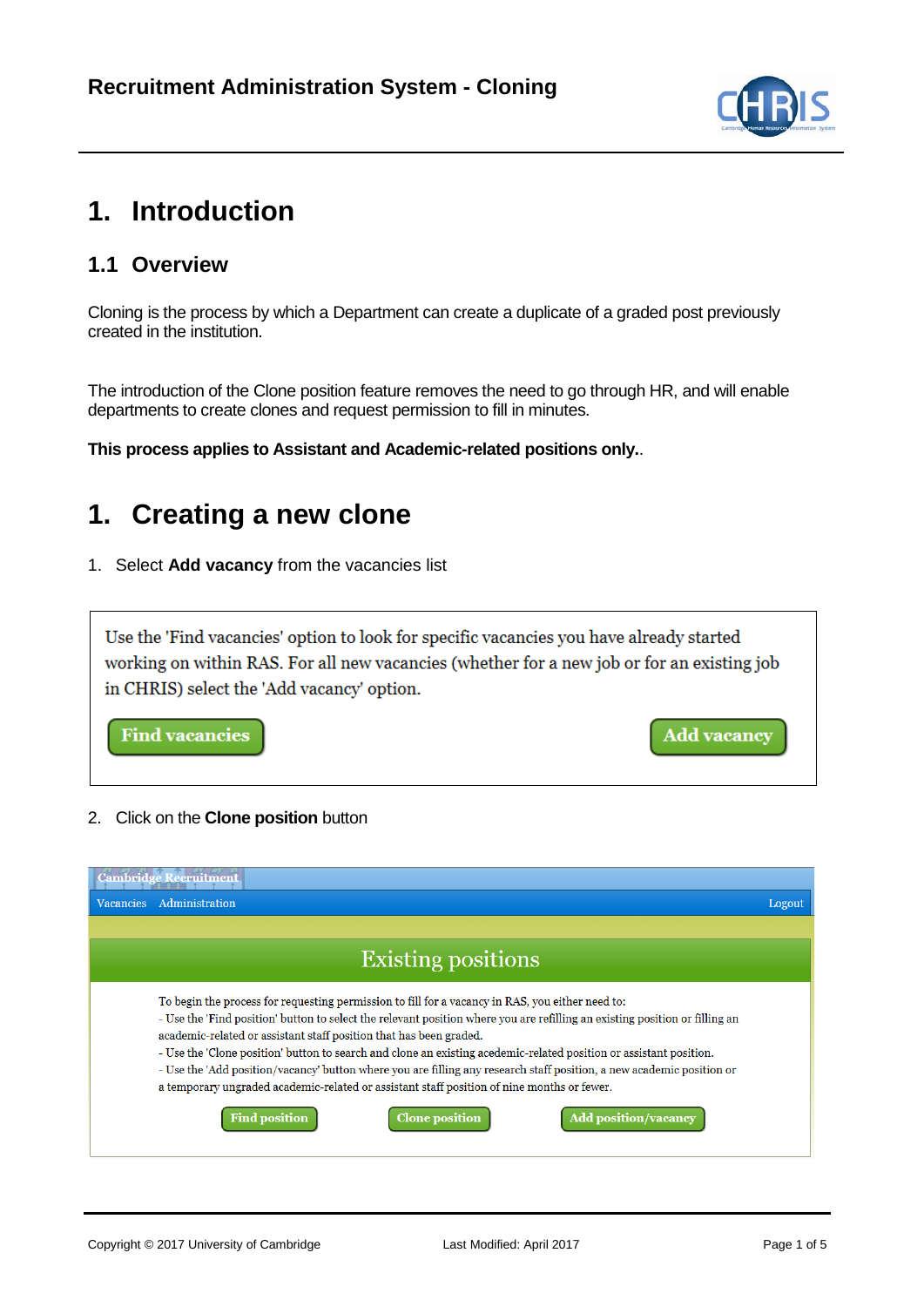

3. You will be taken to the **Find positions** page. Here you need to enter information about the position you want to work on in RAS (such as Position title, Position reference number, the details of the current/previous incumbent of the position and the role code number) and then click on the **Search** button

| <b>Position title</b>     |  |                           |
|---------------------------|--|---------------------------|
| <b>Finance Trainer</b>    |  | $\boldsymbol{\mathsf{x}}$ |
|                           |  |                           |
| Position reference number |  |                           |
|                           |  |                           |
| Employee first name       |  |                           |
|                           |  |                           |
|                           |  |                           |
| Employee last name        |  |                           |
|                           |  |                           |
| Role code number          |  |                           |
|                           |  |                           |
|                           |  |                           |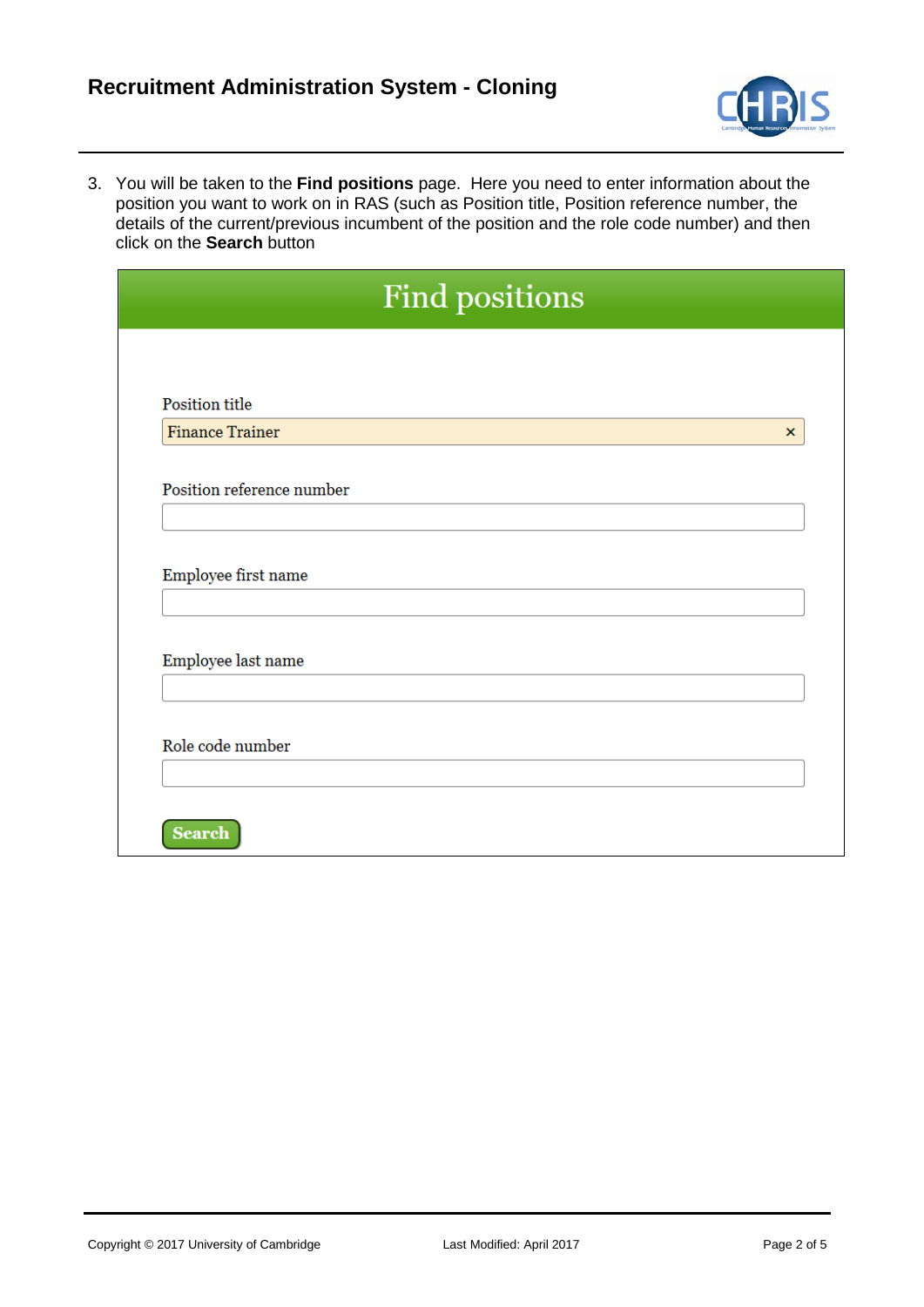

4. You will be taken to a list of all the positions in CHRIS which match the search criteria you entered. Click on the **Clone** button next to the position you wish to work on in RAS; this will take you through to Step 1 of the RAS process.

|                                                                            |                                |                   | <b>Existing positions</b>  |               |                                   |                |
|----------------------------------------------------------------------------|--------------------------------|-------------------|----------------------------|---------------|-----------------------------------|----------------|
| You searched for:<br>Title: finance trainer<br><b>Remove result filter</b> |                                |                   |                            |               |                                   |                |
| <b>POSITION NAME</b>                                                       | $\div$                         | <b>GRADE</b>      | <b>ROLE CODE</b><br>$\div$ | $\Rightarrow$ | <b>CURRENT EMPLOYEE</b><br>$\div$ | <b>ACTIONS</b> |
| <b>Finance Trainer</b><br>70022014; Finance Division                       |                                | Grade 8           | 04902                      |               | Mrs Joanna Smith                  | <b>Clone</b>   |
| <b>Finance Trainer</b><br>70016994; Finance Division                       |                                | Grade 7           | 04385                      |               | Mrs Julia Jones                   | (Clone)        |
| <b>Finance Trainer</b><br>70017238; Finance Division                       |                                | Grade 6           | 04403                      |               |                                   | <b>Clone</b>   |
|                                                                            | Page 1<br>$\blacktriangledown$ | First<br>Previous | 1 to 3 of 3 (3)            | Last<br>Next  | Rows   20<br>$\blacktriangledown$ |                |
|                                                                            | <b>Find position</b>           |                   | <b>Clone position</b>      |               | <b>Add position/vacancy</b>       |                |

5. Continue with creating the vacancy as usual. Information such as Limit of tenure and hours will be populated from the cloned position, so these should be checked and amended where required.

|                               |                                              | Adding a new vacancy<br><b>Finance Trainer</b>                   |                      |                                     |   |
|-------------------------------|----------------------------------------------|------------------------------------------------------------------|----------------------|-------------------------------------|---|
| STEP <sub>1</sub><br>Job Type | STEP <sub>2</sub><br><b>Job Details</b>      | STEP <sub>3</sub><br>Funding                                     | STEP 4<br>Permission | STEP <sub>5</sub><br>Advertisements |   |
|                               | <b>Basic details</b>                         |                                                                  |                      |                                     |   |
|                               | Organisation unit<br><b>Finance Division</b> |                                                                  |                      |                                     |   |
|                               | Earliest possible start date                 |                                                                  |                      | $\boldsymbol{\Theta}$               |   |
|                               |                                              |                                                                  |                      | 圜                                   | P |
|                               |                                              |                                                                  |                      |                                     |   |
|                               | <b>Expected end date</b>                     | Please provide either an appointment end date, or tenure length. |                      |                                     |   |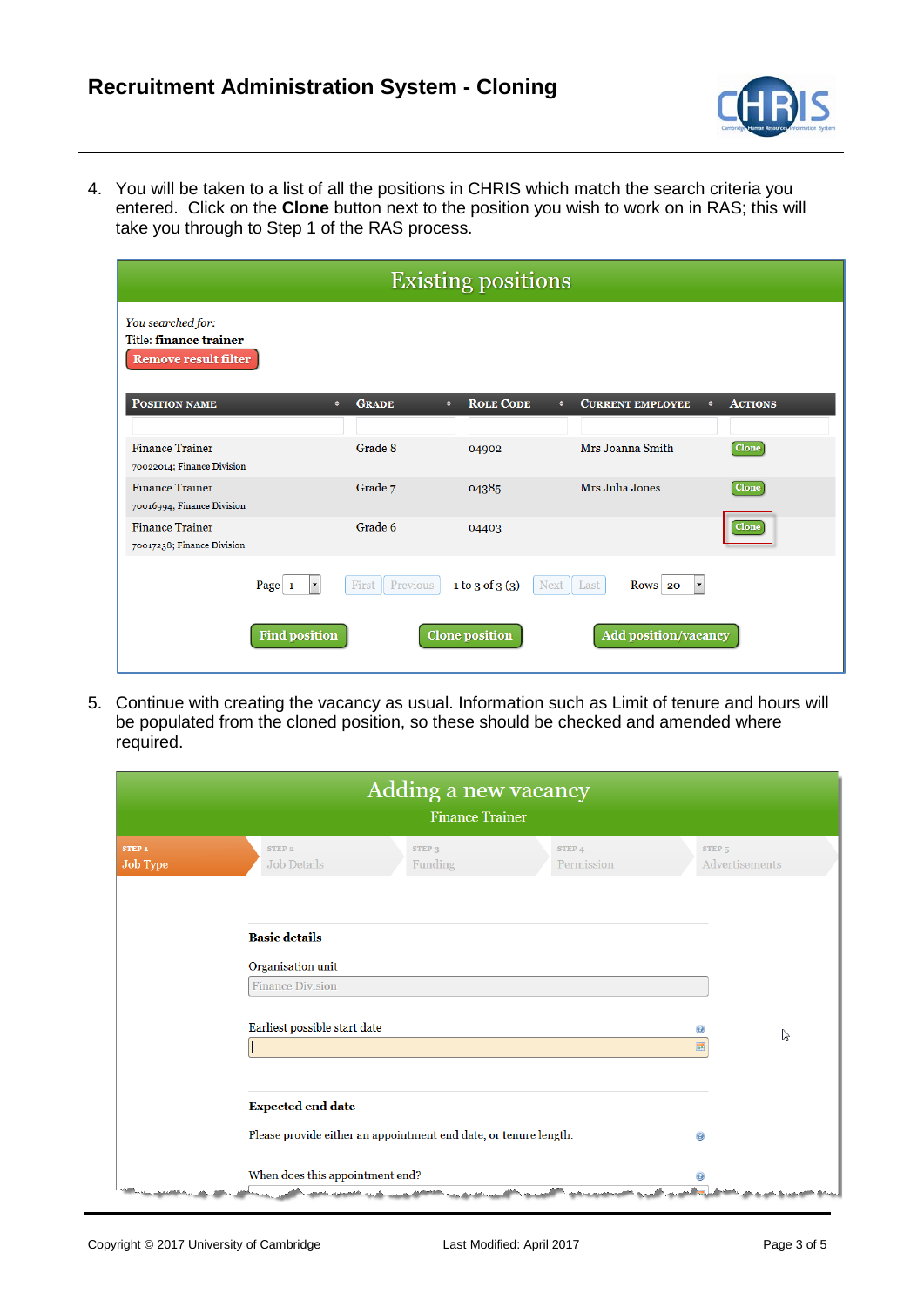